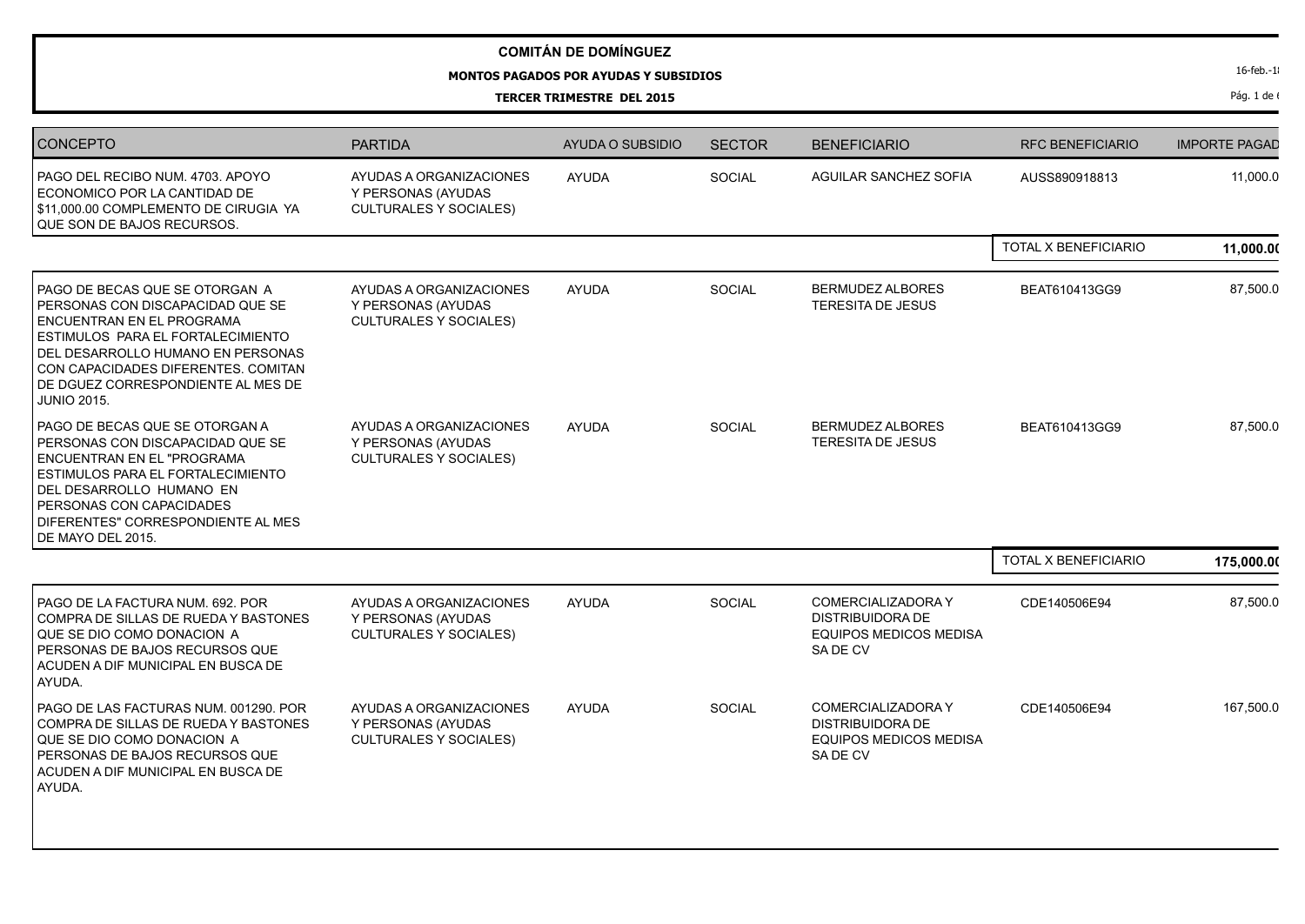| <b>CONCEPTO</b>                                                                                                                                                                            | <b>PARTIDA</b>                                                                 | AYUDA O SUBSIDIO | <b>SECTOR</b> | <b>BENEFICIARIO</b>                                                                              | <b>RFC BENEFICIARIO</b> | <b>IMPORTE PAGAD</b> |
|--------------------------------------------------------------------------------------------------------------------------------------------------------------------------------------------|--------------------------------------------------------------------------------|------------------|---------------|--------------------------------------------------------------------------------------------------|-------------------------|----------------------|
| PAGO DE LAS FACTURAS NUM. 691. POR<br>COMPRA DE SILLAS DE RUEDA Y BASTONES<br>QUE SE DIO COMO DONACION A<br>PERSONAS DE BAJOS RECURSOS QUE<br>ACUDEN A DIF MUNICIPAL EN BUSCA DE<br>AYUDA. | AYUDAS A ORGANIZACIONES<br>Y PERSONAS (AYUDAS<br><b>CULTURALES Y SOCIALES)</b> | <b>AYUDA</b>     | SOCIAL        | <b>COMERCIALIZADORA Y</b><br><b>DISTRIBUIDORA DE</b><br><b>EQUIPOS MEDICOS MEDISA</b><br>SADE CV | CDE140506E94            | 87,500.0             |
| PAGO DE LAS FACTURAS NUM. 702. POR<br>COMPRA DE SILLAS DE RUEDA Y<br>BASTONES QUE SE DA EN DONACION PARA<br>PERSONAS DE BAJOS RECURSOS.                                                    | AYUDAS A ORGANIZACIONES<br>Y PERSONAS (AYUDAS<br><b>CULTURALES Y SOCIALES)</b> | <b>AYUDA</b>     | SOCIAL        | COMERCIALIZADORA Y<br><b>DISTRIBUIDORA DE</b><br><b>EQUIPOS MEDICOS MEDISA</b><br>SADE CV        | CDE140506E94            | 87,500.0             |
|                                                                                                                                                                                            |                                                                                |                  |               |                                                                                                  | TOTAL X BENEFICIARIO    | 430,000.00           |
| APOYO ECONOMICO POR LA CANTIDAD DE<br>\$3600.00 PARA PAGO DE GASTOS<br><b>FUNERARIOS</b>                                                                                                   | AYUDAS A ORGANIZACIONES<br>Y PERSONAS (AYUDAS<br><b>CULTURALES Y SOCIALES)</b> | <b>AYUDA</b>     | SOCIAL        | DOMINGUEZ MUÑOZ RUBEN                                                                            | DOMR770727BR8           | 3,600.0              |
|                                                                                                                                                                                            |                                                                                |                  |               |                                                                                                  | TOTAL X BENEFICIARIO    | 3,600.00             |
| RECIBO NUM. 4704. APOYO ECONOMICO<br>POR LA CANTIDAD DE \$7000.00<br>COMPLEMENTO DE CIRUGIA PARA SU<br>ESPOSA YA YA QUE SON DE BAJOS<br>RECURSOS.                                          | AYUDAS A ORGANIZACIONES<br>Y PERSONAS (AYUDAS<br><b>CULTURALES Y SOCIALES)</b> | <b>AYUDA</b>     | <b>SOCIAL</b> | <b>FONSECA SANTIAGO</b><br><b>GUILLERMO ELOY</b>                                                 | FOSG550111EM6           | 7,000.0              |
|                                                                                                                                                                                            |                                                                                |                  |               |                                                                                                  | TOTAL X BENEFICIARIO    | 7,000.00             |
| PAGO DEL RECIBO NUM. 3919. APOYO<br>ECONOMICO POR LA CANTIDAD DE<br>\$7000.00. PARA PAGO DE COMPLEMENTO<br>DE CIRUGIA DE VESICULA YA QUE ES DE<br><b>BAJOS RECURSOS.</b>                   | AYUDAS A ORGANIZACIONES<br>Y PERSONAS (AYUDAS<br><b>CULTURALES Y SOCIALES)</b> | <b>AYUDA</b>     | <b>SOCIAL</b> | FONSECA VALDEZ HUGO<br><b>DORIAN</b>                                                             | FOVH750311A94           | 7,000.0              |
|                                                                                                                                                                                            |                                                                                |                  |               |                                                                                                  | TOTAL X BENEFICIARIO    | 7,000.00             |
| PAGO DEL RECIBO NUM. 4762. APOYO<br>ECONOMICO POR LA CANTIDAD DE<br>\$13,700.00 COMPLEMENTO DE CIRUGIA DE<br>PROSTATA.                                                                     | AYUDAS A ORGANIZACIONES<br>Y PERSONAS (AYUDAS<br><b>CULTURALES Y SOCIALES)</b> | <b>AYUDA</b>     | <b>SOCIAL</b> | <b>GARCIA SANTIS ROSALIO</b>                                                                     | GASR420903FT5           | 13,700.0             |
|                                                                                                                                                                                            |                                                                                |                  |               |                                                                                                  | TOTAL X BENEFICIARIO    | 13,700.00            |
|                                                                                                                                                                                            |                                                                                |                  |               |                                                                                                  |                         |                      |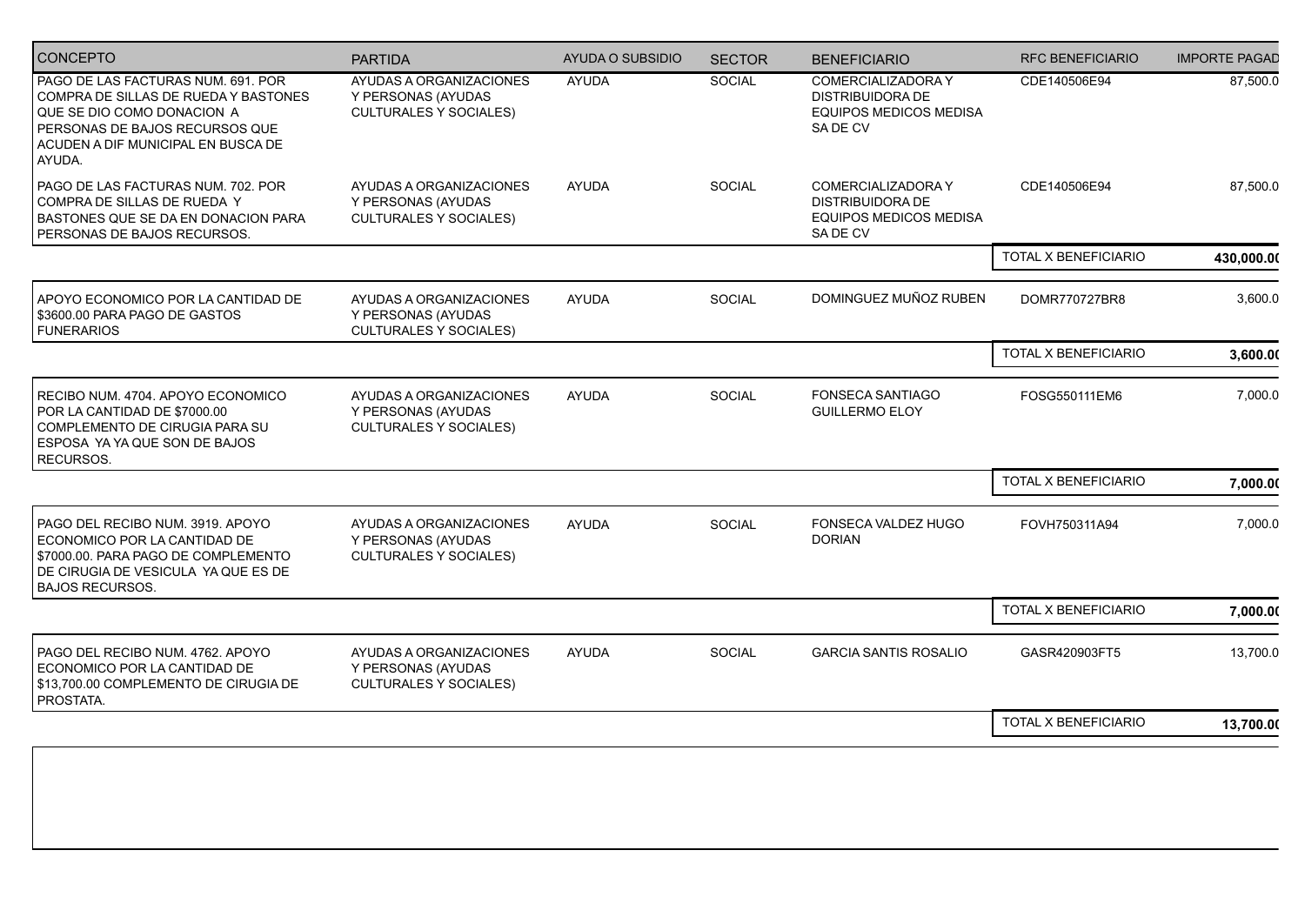| CONCEPTO                                                                                                                                                                                                                                                                                | <b>PARTIDA</b>                                                                 | AYUDA O SUBSIDIO | <b>SECTOR</b> | <b>BENEFICIARIO</b>                     | <b>RFC BENEFICIARIO</b> | <b>IMPORTE PAGAD</b> |
|-----------------------------------------------------------------------------------------------------------------------------------------------------------------------------------------------------------------------------------------------------------------------------------------|--------------------------------------------------------------------------------|------------------|---------------|-----------------------------------------|-------------------------|----------------------|
| PAGO DE LA FACTURA NUM. 390. POR<br>COMPRA DE UN KIT DE SISTEMA PARA VIA<br>ANTERIOR Y POSTERIOR CONSTA DE<br>PLACA CERVICAL, TORNILLOS, MALLA<br>CERVICAL, TORTILLOS POLIAXIALES,<br>CANDADO DE CIERRE DE TITATNIO QUE SE<br>OTORGO COMO APOYO A PERSONAS DE<br><b>BAJOS RECURSOS.</b> | AYUDAS A ORGANIZACIONES<br>Y PERSONAS (AYUDAS<br><b>CULTURALES Y SOCIALES)</b> | <b>AYUDA</b>     | <b>SOCIAL</b> | <b>GRUPO TRAUTEK SA DE CV</b>           | GTR1209279R9            | 110,200.0            |
| PAGO DE LA FACTURA NUM. 435. POR<br>COMPRA DE ESPECIAL PARA CIRUGIA DE<br>COLUMNA SET COLOCACIN ASISTENCIA DE<br>INSTRUMENTOS PROFESIONAL QUE SE DIO<br>COMO APOYO A PERSONAS DE BAJOS<br>RECURSOS.                                                                                     | AYUDAS A ORGANIZACIONES<br>Y PERSONAS (AYUDAS<br><b>CULTURALES Y SOCIALES)</b> | <b>AYUDA</b>     | SOCIAL        | <b>GRUPO TRAUTEK SA DE CV</b>           | GTR1209279R9            | 23,200.0             |
|                                                                                                                                                                                                                                                                                         |                                                                                |                  |               |                                         | TOTAL X BENEFICIARIO    | 133,400.00           |
| PAGO DEL RECIBO MUM. 4079. APOYO<br>ECONOMICO POR LA CANTIDAD DE \$6000.00<br>PARA COMPLEMENTO DE CEPRE PARA EL<br>SEÑOR LOPEZ SANCHEZ YA QUE ES DE<br><b>BAJOS RECURSOS.</b>                                                                                                           | AYUDAS A ORGANIZACIONES<br>Y PERSONAS (AYUDAS<br><b>CULTURALES Y SOCIALES)</b> | <b>AYUDA</b>     | SOCIAL        | MALDONADO MORALES<br><b>RAFAEL</b>      | MAMR520722872           | 6,000.0              |
|                                                                                                                                                                                                                                                                                         |                                                                                |                  |               |                                         | TOTAL X BENEFICIARIO    | 6,000.00             |
| PAGO DEL RECIBO NUM. 4014. APOYO<br>ECONOMICO POR LA CANTIDAD DE<br>\$5000.00 PARA COMPLEMENTO DE CEPRE<br>YA QUE ES UNA FAMILIA DE BAJOS<br>RECURSOS.                                                                                                                                  | AYUDAS A ORGANIZACIONES<br>Y PERSONAS (AYUDAS<br><b>CULTURALES Y SOCIALES)</b> | <b>AYUDA</b>     | SOCIAL        | MORALES PEREZ MOISES                    | MOPM950702R49           | 5,000.0              |
|                                                                                                                                                                                                                                                                                         |                                                                                |                  |               |                                         | TOTAL X BENEFICIARIO    | 5,000.00             |
| APOYO PAGO DE RENTA DE CASAS QUE<br>SON DESTINADAS PARA AREAS DE LA<br>EDUCACION CORRESPONDIENTE AL MES<br>DE JULIO DEL 2015.                                                                                                                                                           | AYUDAS A ORGANIZACIONES<br>Y PERSONAS (AYUDAS<br><b>CULTURALES Y SOCIALES)</b> | <b>AYUDA</b>     | SOCIAL        | PINTO GUILLEN JORGINA<br><b>BEATRIZ</b> | PIGJ870918NM2           | 19,000.0             |
| PAGO DE APOYOS ECONOMICOS A GRUPOS<br>VULNERABLES QUE ACUDEN A DIF<br>MUNICIPAL EN BUSCA DE AYUDA<br>CORRESPONDIENTE AL MES DE JULIO DEL<br>2015.                                                                                                                                       | AYUDAS A ORGANIZACIONES<br>Y PERSONAS (AYUDAS<br><b>CULTURALES Y SOCIALES)</b> | <b>AYUDA</b>     | <b>SOCIAL</b> | PINTO GUILLEN JORGINA<br><b>BEATRIZ</b> | PIGJ870918NM2           | 29,920.0             |
|                                                                                                                                                                                                                                                                                         |                                                                                |                  |               |                                         |                         |                      |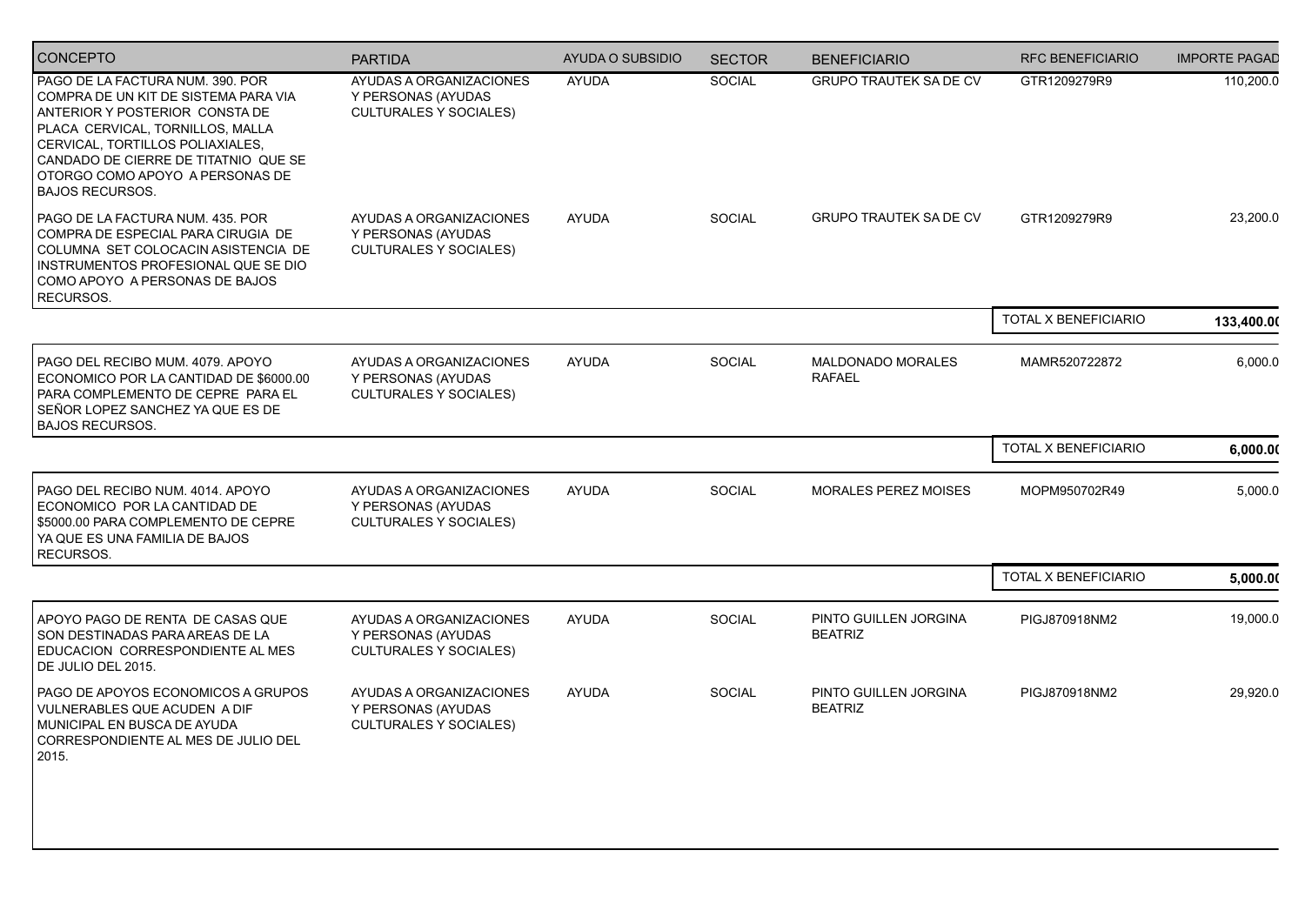| <b>CONCEPTO</b>                                                                                                                                                                | <b>PARTIDA</b>                                                                 | AYUDA O SUBSIDIO | <b>SECTOR</b> | <b>BENEFICIARIO</b>                     | <b>RFC BENEFICIARIO</b>     | <b>IMPORTE PAGAD</b> |
|--------------------------------------------------------------------------------------------------------------------------------------------------------------------------------|--------------------------------------------------------------------------------|------------------|---------------|-----------------------------------------|-----------------------------|----------------------|
| PAGO DE APOYOS ECONOMICOS A GRUPOS<br>VULNERABLES, QUE ACUDEN A DIF<br>  MUNICIPAL EN BUSCA DE AYUDA.<br>CORRESPONDIENTE AL MES DE JUNIO DEL<br>2015.                          | AYUDAS A ORGANIZACIONES<br>Y PERSONAS (AYUDAS<br><b>CULTURALES Y SOCIALES)</b> | <b>AYUDA</b>     | SOCIAL        | PINTO GUILLEN JORGINA<br><b>BEATRIZ</b> | PIGJ870918NM2               | 29,920.0             |
|                                                                                                                                                                                |                                                                                |                  |               |                                         | TOTAL X BENEFICIARIO        | 78,840.00            |
| PAGO DE LAS FACTURAS NUM, 401. POR<br>ESTUDIOS DE LABORATORIO, PARA<br>PERSONAS DE BAJOS RECURSOS QUE<br>ACUDEN A DIF MUNICIPAL EN BUSCA DE<br>AYUDA.                          | AYUDAS A ORGANIZACIONES<br>Y PERSONAS (AYUDAS<br><b>CULTURALES Y SOCIALES)</b> | <b>AYUDA</b>     | <b>SOCIAL</b> | SOLIS CASTELLANOS RAUL<br><b>LEONEL</b> | SOCR5907135S4               | 7,680.0              |
| PAGO DE LAS FACTURAS NUM. 389, 387,<br>386, 380 Y 379. POR ESTUDIOS DE<br>LABORATORIO, PARA PERSONAS DE BAJOS<br>RECURSOS QUE A CUDEN A DIF MUNICIPAL<br>EN BUSCA DE AYUDA.    | AYUDAS A ORGANIZACIONES<br>Y PERSONAS (AYUDAS<br><b>CULTURALES Y SOCIALES)</b> | <b>AYUDA</b>     | <b>SOCIAL</b> | SOLIS CASTELLANOS RAUL<br><b>LEONEL</b> | SOCR5907135S4               | 450.0                |
| PAGO DE LAS FACTURAS NUM. 389, 387,<br>386, 380 Y 379. POR ESTUDIOS DE<br>LABORATORIO. PARA PERSONAS DE BAJOS<br>RECURSOS QUE A CUDEN A DIF MUNICIPAL<br>EN BUSCA DE AYUDA.    | AYUDAS A ORGANIZACIONES<br>Y PERSONAS (AYUDAS<br><b>CULTURALES Y SOCIALES)</b> | <b>AYUDA</b>     | <b>SOCIAL</b> | SOLIS CASTELLANOS RAUL<br><b>LEONEL</b> | SOCR5907135S4               | 1,050.0              |
| PAGO DE LAS FACTURAS NUM. 389, 387,<br>386, 380 Y 379. POR ESTUDIOS DE<br>LABORATORIO, PARA PERSONAS DE BAJOS<br>RECURSOS QUE A CUDEN A DIF MUNICIPAL<br>EN BUSCA DE AYUDA.    | AYUDAS A ORGANIZACIONES<br>Y PERSONAS (AYUDAS<br><b>CULTURALES Y SOCIALES)</b> | <b>AYUDA</b>     | SOCIAL        | SOLIS CASTELLANOS RAUL<br><b>LEONEL</b> | SOCR5907135S4               | 1,870.0              |
| PAGO DE LAS FACTURAS NUM. 389, 387,<br>386, 380 Y 379. POR ESTUDIOS DE<br>  LABORATORIO, PARA PERSONAS DE BAJOS <br>RECURSOS QUE A CUDEN A DIF MUNICIPAL<br>EN BUSCA DE AYUDA. | AYUDAS A ORGANIZACIONES<br>Y PERSONAS (AYUDAS<br><b>CULTURALES Y SOCIALES)</b> | <b>AYUDA</b>     | <b>SOCIAL</b> | SOLIS CASTELLANOS RAUL<br><b>LEONEL</b> | SOCR5907135S4               | 6,930.0              |
| PAGO DE LAS FACTURAS NUM. 389, 387,<br>386, 380 Y 379. POR ESTUDIOS DE<br>  LABORATORIO, PARA PERSONAS DE BAJOS <br>RECURSOS QUE A CUDEN A DIF MUNICIPAL<br>EN BUSCA DE AYUDA. | AYUDAS A ORGANIZACIONES<br>Y PERSONAS (AYUDAS<br><b>CULTURALES Y SOCIALES)</b> | <b>AYUDA</b>     | <b>SOCIAL</b> | SOLIS CASTELLANOS RAUL<br>LEONEL        | SOCR5907135S4               | 6,940.0              |
|                                                                                                                                                                                |                                                                                |                  |               |                                         | <b>TOTAL X BENEFICIARIO</b> | 24.920.00            |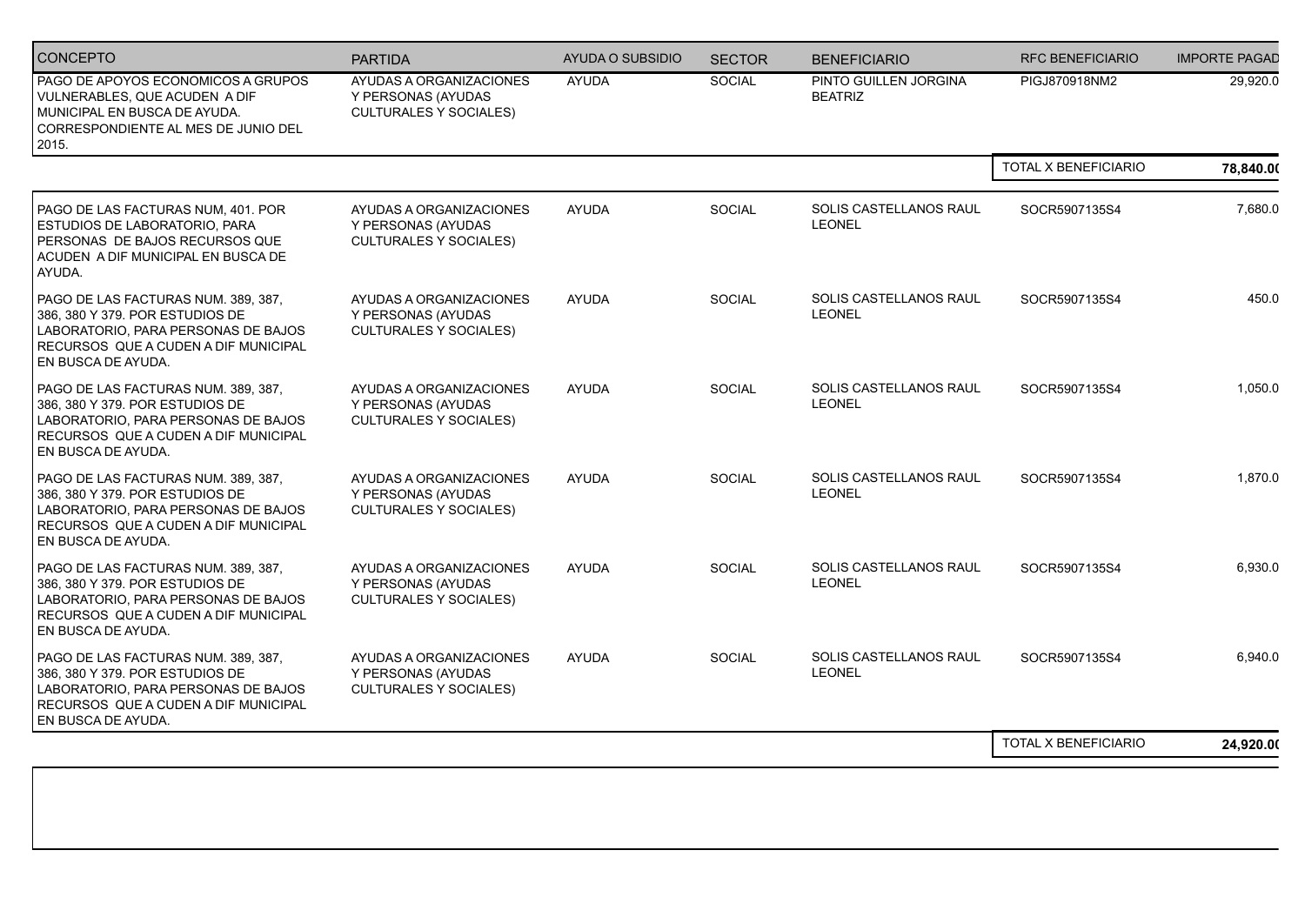| <b>CONCEPTO</b>                                                                                                                                                                                                                                                             | <b>PARTIDA</b>                                                                 | AYUDA O SUBSIDIO | <b>SECTOR</b> | <b>BENEFICIARIO</b>                      | <b>RFC BENEFICIARIO</b>     | <b>IMPORTE PAGAD</b> |
|-----------------------------------------------------------------------------------------------------------------------------------------------------------------------------------------------------------------------------------------------------------------------------|--------------------------------------------------------------------------------|------------------|---------------|------------------------------------------|-----------------------------|----------------------|
| PAGO DE LAS FACTURAS NUM. 871, 872, 873<br>Y 874, COMPRA DE INSUMOS PARA LOS<br>ALIMENTOS QUE SE DIERON A LOS NIÑOS<br>DE CASA CAMASC Y ADULTOS MAYORES DE<br>CASA DIA CORRESPONDIENTE A LOS<br>MESES ENERO, FEBRERO, MARZO, ABRIL,<br>MAYO, JUNIO JULIO Y AGOSTO DEL 2015. | AYUDAS A ORGANIZACIONES<br>Y PERSONAS (AYUDAS<br><b>CULTURALES Y SOCIALES)</b> | <b>AYUDA</b>     | <b>SOCIAL</b> | <b>TOALA COMERCIALIZADORA</b><br>SADE CV | TCO140520N45                | 33,600.0             |
| PAGO DE LAS FACTURAS NUM. 871, 872, 873<br>Y 874. COMPRA DE INSUMOS PARA LOS<br>ALIMENTOS QUE SE DIERON A LOS NIÑOS<br>DE CASA CAMASC Y ADULTOS MAYORES DE<br>CASA DIA CORRESPONDIENTE A LOS<br>MESES ENERO, FEBRERO, MARZO, ABRIL,<br>MAYO, JUNIO JULIO Y AGOSTO DEL 2015. | AYUDAS A ORGANIZACIONES<br>Y PERSONAS (AYUDAS<br><b>CULTURALES Y SOCIALES)</b> | <b>AYUDA</b>     | SOCIAL        | TOALA COMERCIALIZADORA<br>SADE CV        | TCO140520N45                | 78,750.0             |
| PAGO DE LAS FACTURAS NUM. 871, 872, 873<br>Y 874. COMPRA DE INSUMOS PARA LOS<br>ALIMENTOS QUE SE DIERON A LOS NIÑOS<br>DE CASA CAMASC Y ADULTOS MAYORES DE<br>CASA DIA CORRESPONDIENTE A LOS<br>MESES ENERO, FEBRERO, MARZO, ABRIL,<br>MAYO, JUNIO JULIO Y AGOSTO DEL 2015. | AYUDAS A ORGANIZACIONES<br>Y PERSONAS (AYUDAS<br><b>CULTURALES Y SOCIALES)</b> | <b>AYUDA</b>     | <b>SOCIAL</b> | <b>TOALA COMERCIALIZADORA</b><br>SADE CV | TCO140520N45                | 97,650.0             |
| PAGO DE LAS FACTURAS NUM. 871, 872, 873<br>Y 874. COMPRA DE INSUMOS PARA LOS<br>ALIMENTOS QUE SE DIERON A LOS NIÑOS<br>DE CASA CAMASC Y ADULTOS MAYORES DE<br>CASA DIA CORRESPONDIENTE A LOS<br>MESES ENERO, FEBRERO, MARZO, ABRIL,<br>MAYO, JUNIO JULIO Y AGOSTO DEL 2015. | AYUDAS A ORGANIZACIONES<br>Y PERSONAS (AYUDAS<br><b>CULTURALES Y SOCIALES)</b> | <b>AYUDA</b>     | <b>SOCIAL</b> | TOALA COMERCIALIZADORA<br>SADE CV        | TCO140520N45                | 105,000.0            |
|                                                                                                                                                                                                                                                                             |                                                                                |                  |               |                                          | <b>TOTAL X BENEFICIARIO</b> | 315,000.00           |
| PAGO DE LAS FACTURAS NUM. 4869, 1284,<br>1276, Y 556648. PAGO DE BOLETOS Y<br>COMISION POR SERVICIOS QUE SE DIO<br>COMO APOYO A PERSONAS DE BAJOS<br>RECURSOS QUE ACUDEN A DIF MUNICIPAL<br>EN BUSCA DE AYUDA.                                                              | AYUDAS A ORGANIZACIONES<br>Y PERSONAS (AYUDAS<br><b>CULTURALES Y SOCIALES)</b> | <b>AYUDA</b>     | SOCIAL        | VIAJES TENAM SA DE CV                    | VTE971002UI1                | 250.0                |
| PAGO DE LAS FACTURAS NUM. 4869, 1284,<br>1276, Y 556648. PAGO DE BOLETOS Y<br>COMISION POR SERVICIOS QUE SE DIO<br>COMO APOYO A PERSONAS DE BAJOS<br><b>RECURSOS QUE ACUDEN A DIF MUNICIPAL</b><br>EN BUSCA DE AYUDA.                                                       | AYUDAS A ORGANIZACIONES<br>Y PERSONAS (AYUDAS<br><b>CULTURALES Y SOCIALES)</b> | <b>AYUDA</b>     | <b>SOCIAL</b> | VIAJES TENAM SA DE CV                    | VTE971002UI1                | 1,699.0              |